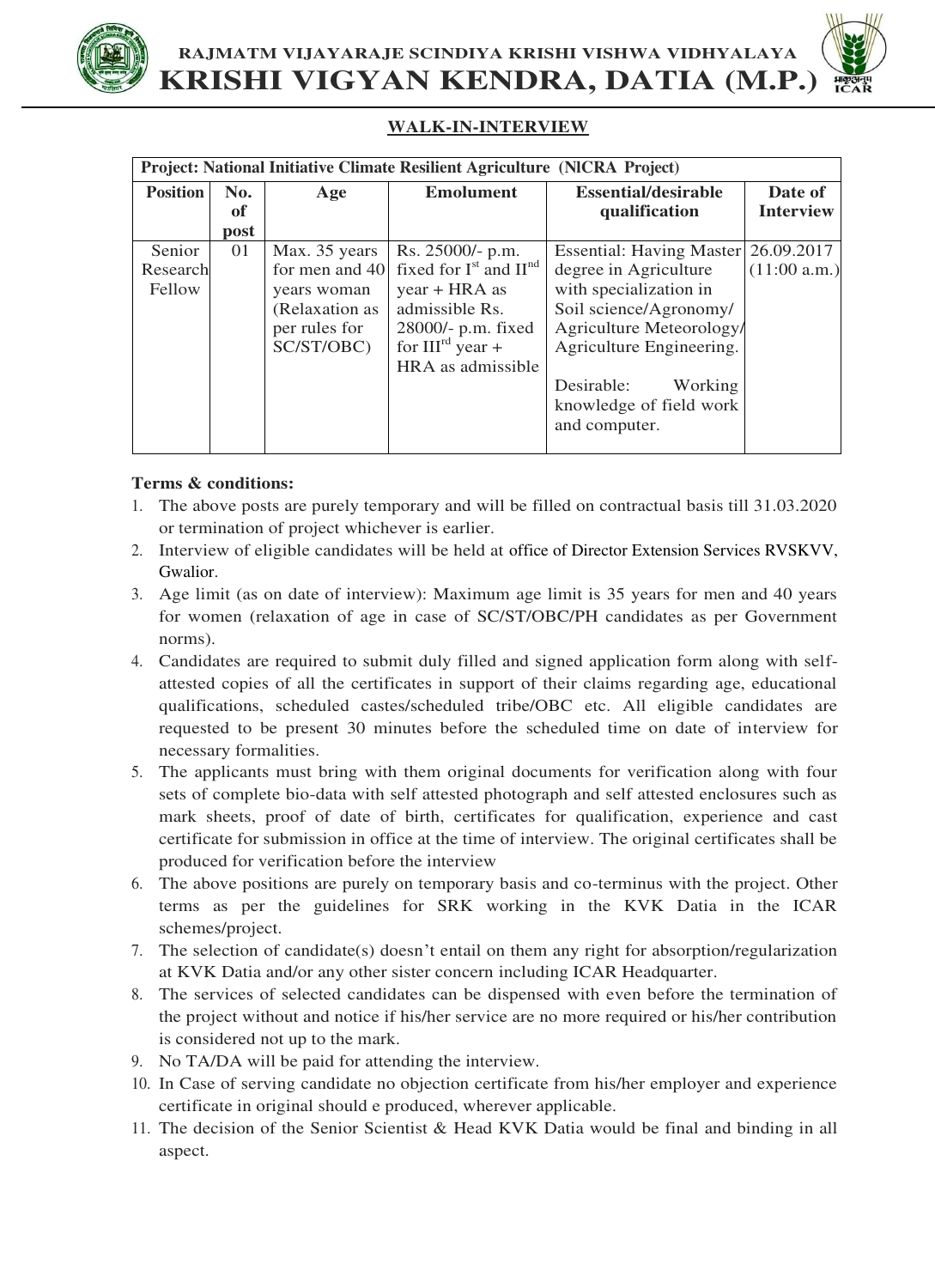٦

| KRISHI VIGYAN KENDRA, DATIA (M.P.)-475661 |  |
|-------------------------------------------|--|
| <b>APPLICATION FORM</b>                   |  |

|                                    | Passport |
|------------------------------------|----------|
|                                    | size     |
|                                    | photo    |
| Name of the post                   |          |
| Advertisement No.                  |          |
| Name in full<br>$\mathbf{1}$       |          |
| <b>Fathers Name</b><br>$2^{\circ}$ |          |
| Address<br>3.                      |          |
|                                    |          |
|                                    |          |
|                                    |          |
|                                    |          |
|                                    |          |
|                                    |          |
| 4. Date of birth                   |          |

- 5. Nationality : ………………………………………………………..………..
- 6. Examinations passed : (Please enclose copies of certificate/degree & mark sheet Transcript etc. of each of the examinations)

|       | <b>Examination</b>                                   | Name of the<br>university or<br>other<br>examination<br>body | <b>Percentage of</b><br>marks/Division<br>/OCGA<br>obtained | Year of<br>passing | Subject(s)<br>(Major) |
|-------|------------------------------------------------------|--------------------------------------------------------------|-------------------------------------------------------------|--------------------|-----------------------|
| (i)   | High school                                          |                                                              |                                                             |                    |                       |
| (ii)  | Higher Secondary/<br>intermediate/pre-<br>university |                                                              |                                                             |                    |                       |
| (iii) | B.Sc.                                                |                                                              |                                                             |                    |                       |
| (iv)  | M.Sc.                                                |                                                              |                                                             |                    |                       |
| (vi)  | Any other<br>examination(s)                          |                                                              |                                                             |                    |                       |

- 7. Scholarships/Fellowships/Awards: ………………………………………........................ …………………………………………………………………………………………….
- 8. Experience : ……………………………………………………………………………….. ………………………………………………………………………………………………..